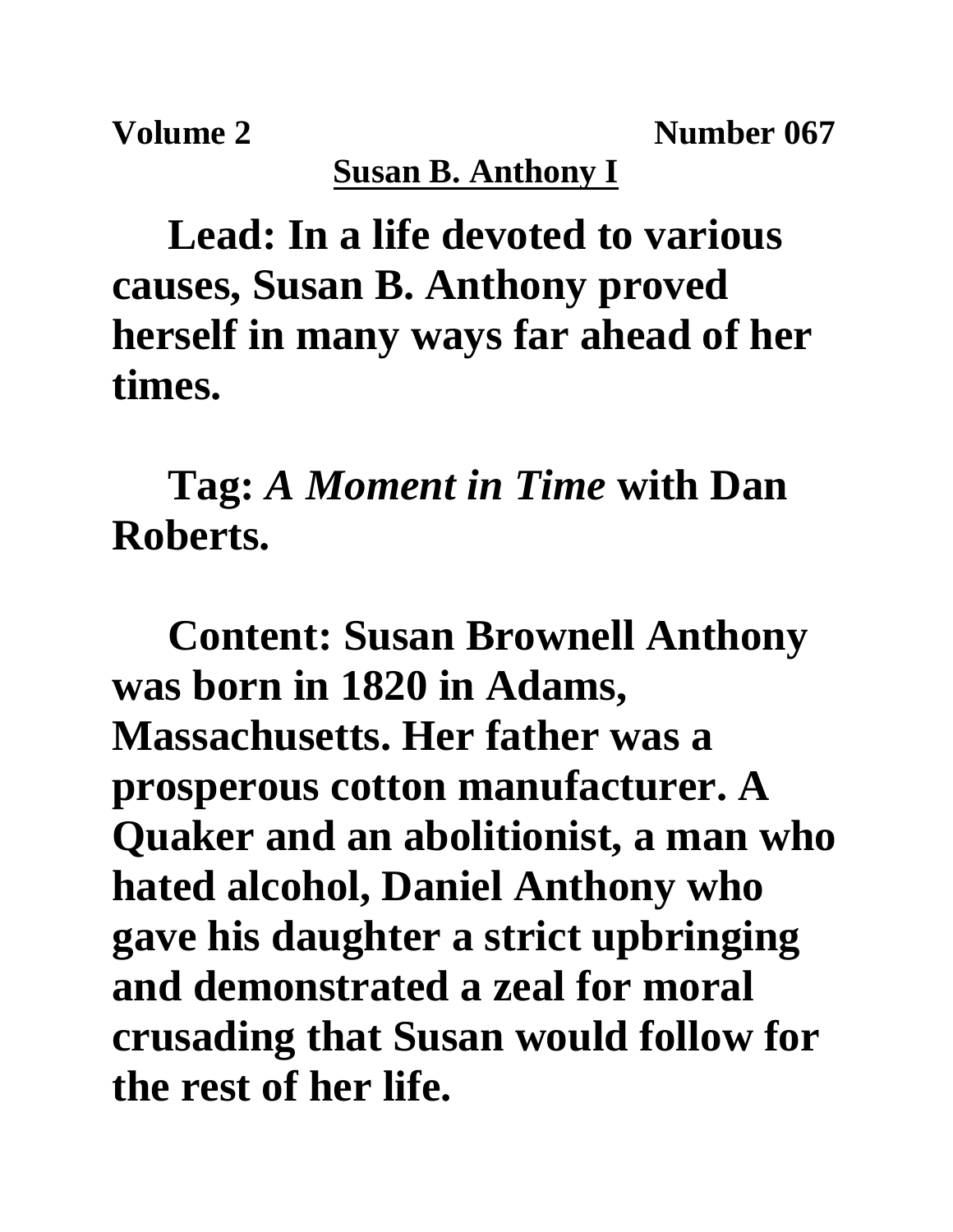**After graduation she became a school teacher in upstate New York at a salary of \$2.50 per week. At that time male teachers were making four times that amount. And she remembered. While Susan Anthony is best recognized for her work on behalf of a women's right to vote, her early enthusiasm was spent trying to rid the country of liquor and all its works. In 1849 she became a leader in the local chapter of the Daughters of Temperance. Her popularity as a speaker grew until she added an antislavery message to her standard speech against alcohol. Abolition was a more controversial topic and soon the invitations to speak dried up. She continued her work with the**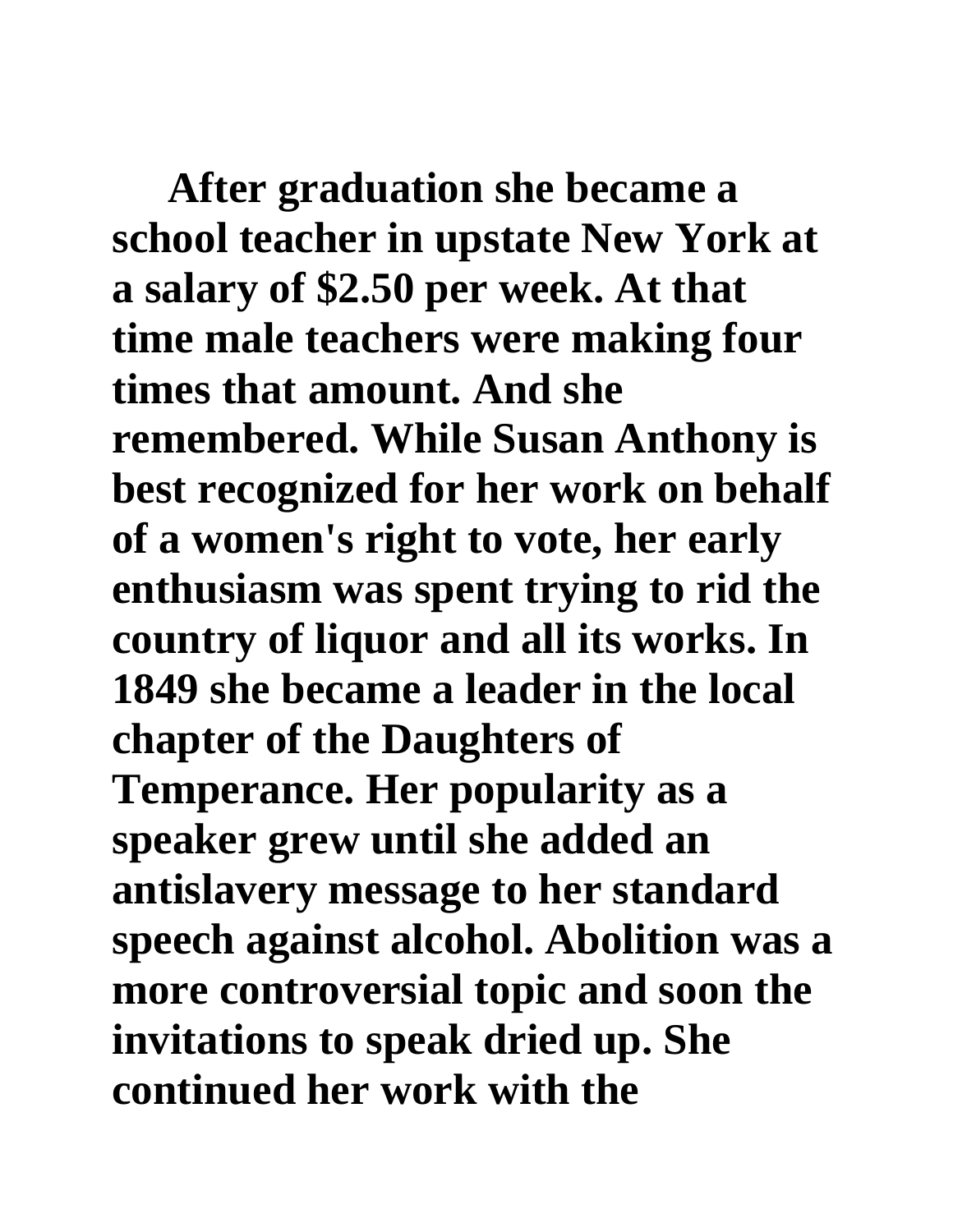**Daughters of Temperance, and in the early 1850s was sent as a delegate to the Sons of Temperance national convention. When she rose to speak she was told by members of the Sons that Daughters were not to speak but to listen and learn. In a preview of her life ahead, Anthony and several other women stormed out of the meeting in protest. This rather obvious discrimination stimulated her interest in a drive for sexual equality.**

**During her travels for the Daughters of Temperance, Anthony met Elizabeth Cady Stanton, another activist and they soon discovered that their interests were shifting, away from temperance and abolition and toward feminism as their cause. In**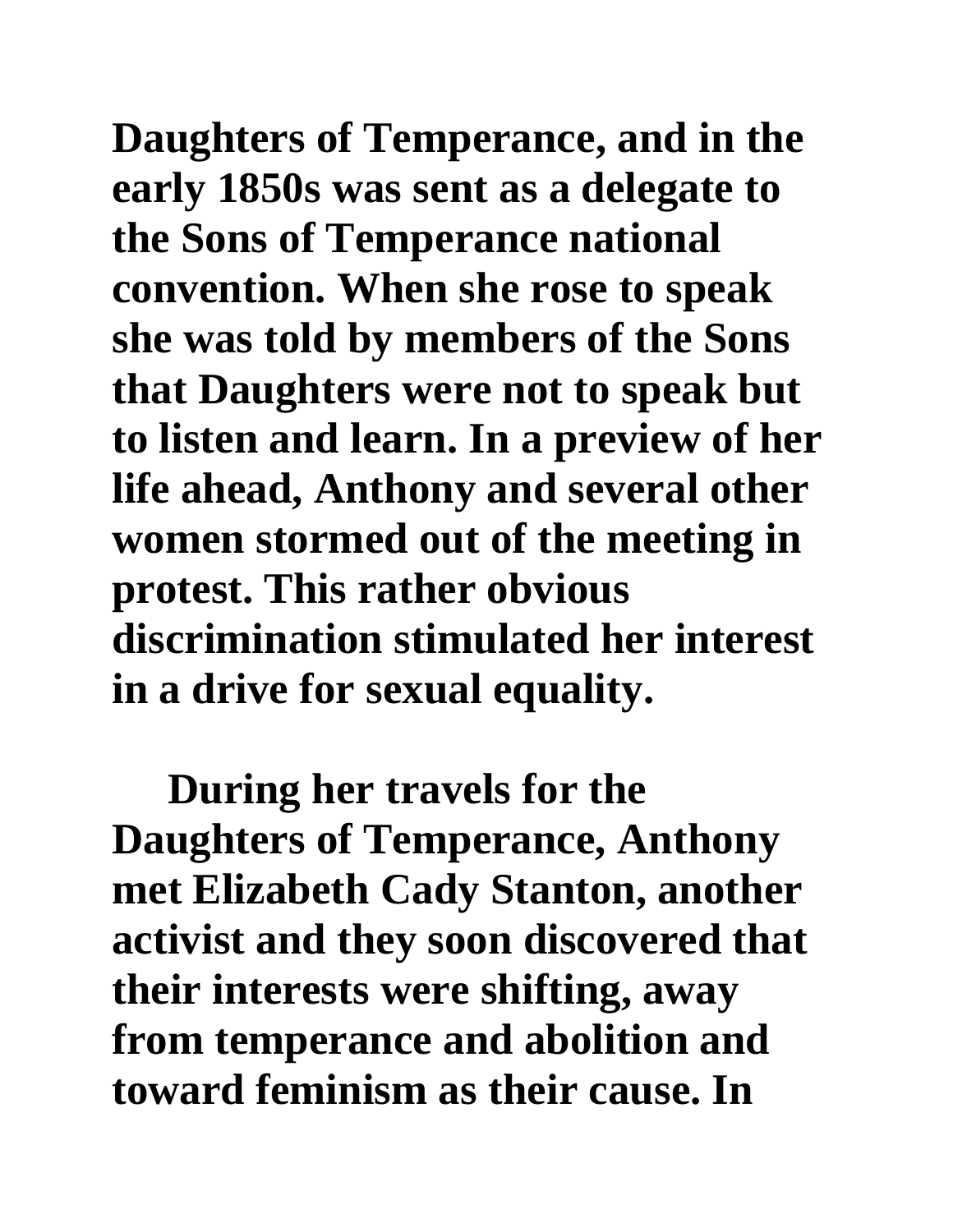**1854, Anthony began a petition drive in New York State to gain rights for all women to have control of their personal belongings, guardianship over their children, equal pay, and the vote. Tirelessly devoted to the task she lectured in 54 of the State's 60 counties in a lecture tour advocating women's rights. The Civil War slowed the feminist movement as the North concentrated on winning and Anthony focused for a time on the abolition of slavery. With the fall of the South, she returned to the fight with renewed vigor. Next time: Susan tries to vote and goes to court.**

**At the University of Richmond, this is Dan Roberts.**